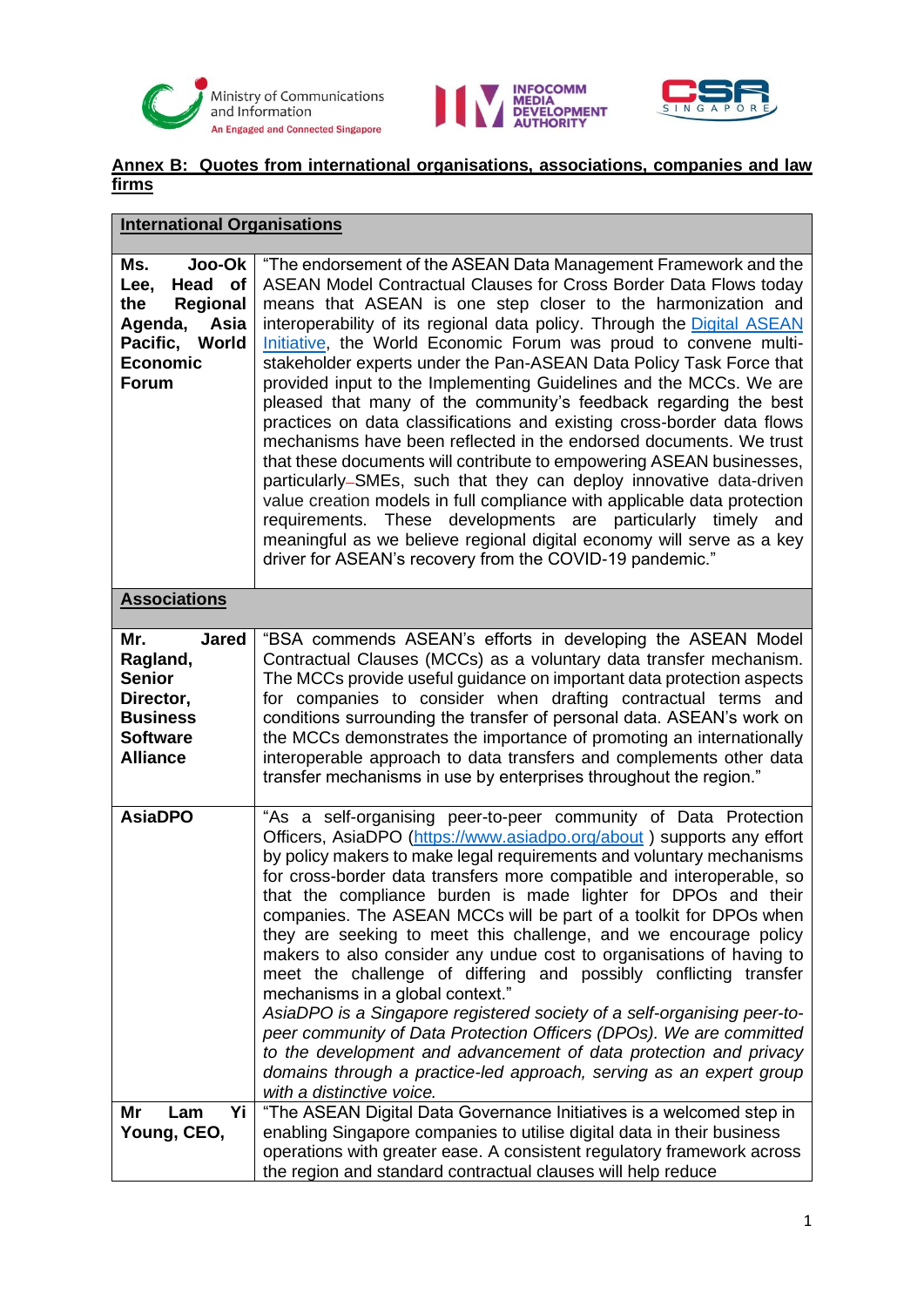





| <b>Singapore</b><br><b>Business</b><br><b>Federation</b>                                                         | compliance costs and legal complexities for our companies. This will<br>help facilitate the free flow of cross-border data, and enable businesses<br>to innovate, scale, and serve customers across borders. The Singapore<br>Business Federation looks forward to working with the Ministry of<br>Communications and Information and the Infocomm Media<br>Development Authority to help businesses leverage these initiatives<br>and tap on the opportunities of ASEAN's digital economy, which is<br>projected to be worth US\$300 billion by 2025."                                                                                                                                                                               |
|------------------------------------------------------------------------------------------------------------------|---------------------------------------------------------------------------------------------------------------------------------------------------------------------------------------------------------------------------------------------------------------------------------------------------------------------------------------------------------------------------------------------------------------------------------------------------------------------------------------------------------------------------------------------------------------------------------------------------------------------------------------------------------------------------------------------------------------------------------------|
| <b>Companies</b>                                                                                                 |                                                                                                                                                                                                                                                                                                                                                                                                                                                                                                                                                                                                                                                                                                                                       |
| Mr. Lam Chee<br>Group<br>Kin,<br>Head of Legal,<br><b>Compliance</b><br>and<br>Secretariat,<br><b>DBS</b>        | "Being mindful of predictions that ASEAN could be the world's fourth<br>largest economy by 2030, and given the relative importance of data flows<br>and trusted data frameworks to sustainable growth, we must applaud the<br>effort to publish the ASEAN DMF and MCCs. Over time, efforts like this<br>can make it easier to do business together, lower the cost of compliance,<br>and increase customer trust in the way companies use and share data."                                                                                                                                                                                                                                                                            |
| Quek Siu<br>Rui,<br>CEO and<br>CO-<br>founder,<br><b>Carousell</b><br>Group                                      | "Our users' privacy and ensuring the protection of our users' data within<br>Carousell, and with our partners, are of utmost importance to us. As one<br>of the world's largest and fastest growing marketplaces with six of our<br>eight markets being in Southeast Asia, we are definitely excited about<br>the ASEAN Digital Data Governance initiatives.                                                                                                                                                                                                                                                                                                                                                                          |
|                                                                                                                  | Some challenges we have faced in Southeast Asia is that data protection<br>laws and regulations can differ across jurisdictions and result in higher<br>compliance costs. With the ASEAN leaders taking the lead to harmonise<br>regulations, these initiatives will give Carousell the confidence and<br>necessary safeguards to operate, grow in the region, and increase the<br>awareness and education of the importance of good data management<br>practices. This also allows Carousell to be heads-down focused on<br>innovation and growth, instead of being tied down with ensuring<br>compliance across different data protection regulations."                                                                             |
| Ms.<br>Tenzin<br>Norbhu,<br>Director,<br><b>Government</b><br><b>Affiars &amp; Public</b><br>Policy, Google      | The ASEAN Digital Data Governance initiative is a strong example of<br>ASEAN's leadership in international digital integration, and provides a<br>strong framework for other parts of the world in harmonising different<br>regulatory approaches. We're committed to developing the future of<br>digital ecosystems in the region and applaud the efforts by ASEAN to<br>develop practical guides that will come in handy for businesses that are<br>keen to go digital and manage their data securely                                                                                                                                                                                                                               |
| Mr.<br>Antony<br>Cook, Regional<br><b>Vice President</b><br>and Chief Legal<br>Counsel,<br><b>Microsoft Asia</b> | We welcome the effort by ASEAN member states to improve regulatory<br>coherence in the region. ASEAN is a dynamic region for digital<br>transformation, and stronger regulatory coherence will allow data to<br>move across borders while ensuring privacy is protected. This will help<br>unlock new opportunities for businesses across the region to innovate<br>and grow, which is especially important for the COVID-19 economic<br>recovery. The ASEAN Model Contractual Clauses contribute to this by<br>providing non-binding guidance that helps increase interoperability<br>between ASEAN privacy regulations. We especially welcome that the<br>guidelines give flexibility to organisations across ASEAN to use the most |